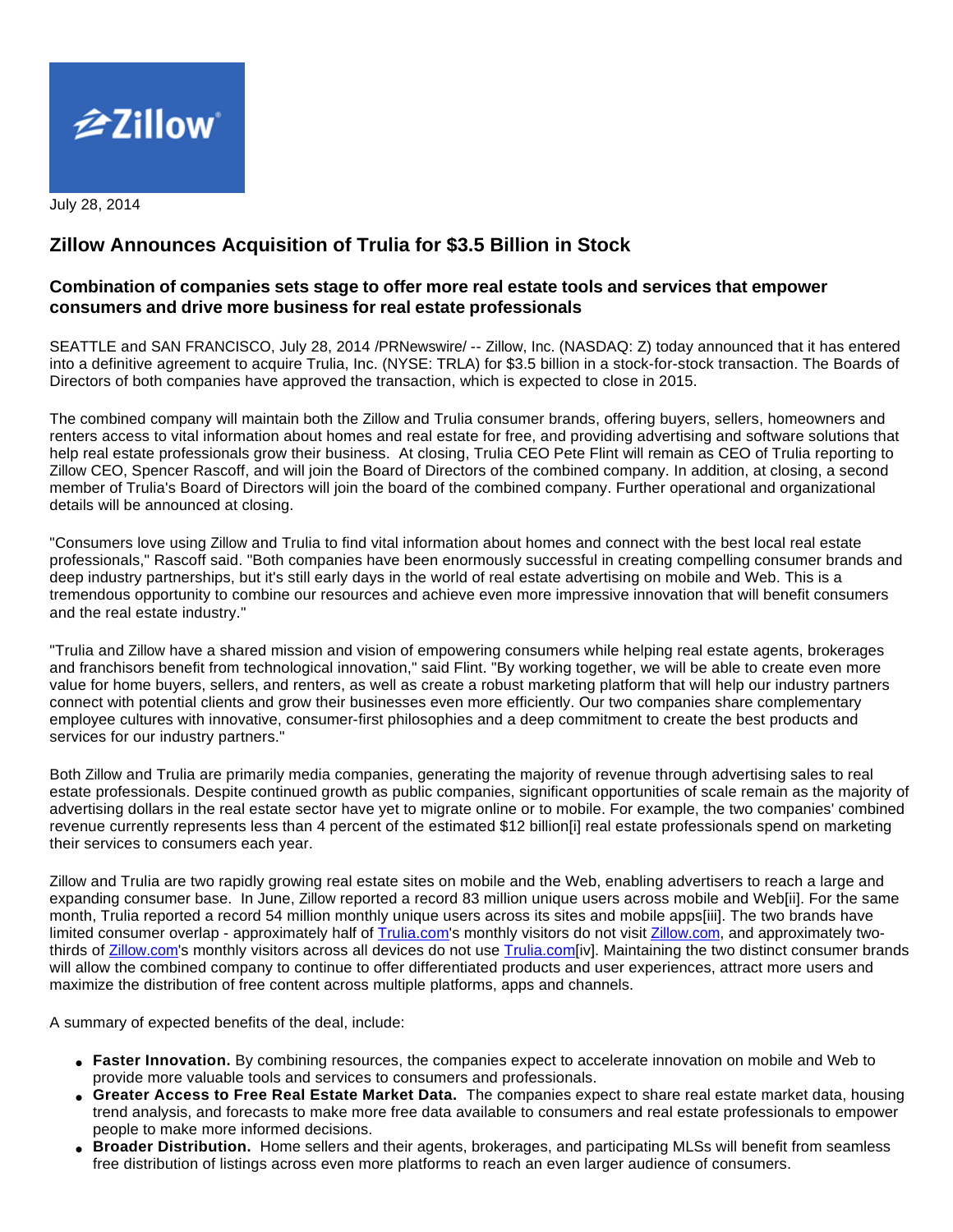- **Enhanced Value and ROI for Advertisers.** The companies expect to offer shared services and marketing platforms for advertisers that enhance agent productivity and marketing and deliver greater return on their investment.
- **Corporate Cost Savings.** By operating independent consumer brands through one corporation, the companies expect to realize synergies to improve overall operational efficiency over the long-term. By 2016, management expects to achieve at least \$100 million in annualized cost avoidances.

#### **Transaction Details**

As part of the agreement, Trulia shareholders will receive 0.444 shares of Class A Common Stock of Zillow, Inc.[v] for each share of Trulia, and will own approximately 33% of the combined company at closing. Current Zillow holders of Class A Common Stock and Class B Common Stock will receive one comparable share of the combined company at closing, and will represent approximately 67% of the combined company. The transaction assumes Trulia's convertible notes will be assumed by the combined company at closing. The value of the deal represents a premium of 25% to Trulia's closing price on July 25, 2014.

The agreement is subject to the satisfaction of customary closing conditions, including the expiration of U.S. antitrust waiting periods and shareholder approval of both companies. Zillow co-founders Rich Barton and Lloyd Frink, who control a majority of the shareholder voting power of Zillow, have agreed to vote in favor of the transaction. In addition, Trulia directors holding 7.4% of Trulia stock have entered into voting agreements with Zillow to vote in favor of the transaction.

# **Representation**

Goldman, Sachs & Co. acted as the exclusive financial advisor, and Shearman & Sterling LLP and Perkins Coie LLP acted as legal counsel to Zillow. J.P. Morgan Securities LLC acted as a financial advisor, and Goodwin Procter LLP and Wilson Sonsini Goodrich & Rosati acted as legal counsel to Trulia. Qatalyst Partners LP also acted as a financial advisor to Trulia.

# **Conference Call to Discuss Acquisition at 9 a.m. EDT / 6 a.m. PDT**

Zillow CEO Spencer Rascoff will host a conference call today with Trulia CEO Pete Flint at 9:00 a.m. EDT / 6:00 a.m. PDT. The live webcast of the conference call will be available on the investor relations section of Zillow, Inc.'s website at <http://investors.zillow.com/>, or on the investor relations section of Trulia, Inc's website at<http://ir.trulia.com/>. For those without access to the Internet, the call may be accessed toll-free via phone at 877-643-7152 with conference ID# **80954780**. Callers outside the United States may dial 443-863-7921 with conference ID# **80954780**. Following completion of the call, a recorded replay of the webcast and a copy of the prepared remarks will be available on the investor relations section of Zillow, Inc.'s and [Trulia.com](http://trulia.com/)'s websites for one year.

# **Company Conference Calls for Quarterly Earnings**

The companies will host separate conference calls to discuss each company's second quarter results. The calls will be held on the following dates:

- **Trulia: July 31, 2014, at 5 p.m. EDT / 2 p.m. PDT.** The call details will be available announced separately, and will be available on Trulia's investor relations website at *ir.trulia.com*.
- **Zillow: August 5, 2014 at 5 p.m. EDT / 2 p.m. PDT.** The call details will be announced separately, and will available on Zillow's investor relations website at [investors.zillow.com.](http://investors.zillow.com/)

#### **Forward-Looking Statements**

This press release contains forward-looking statements within the meaning of Section 27A of the Securities Act of 1933 and Section 21E of the Securities Exchange Act of 1934 that involve risks and uncertainties, including, without limitation, statements regarding Zillow's proposed acquisition of Trulia and the expected benefits of the transaction; operational and organizational details of the combined company; the way in which the transaction will impact consumers, real estate professionals, and industry partners; the ability of the combined company to innovate; our ability to realize opportunities of scale; the migration of advertising dollars in the real estate sector to online and mobile; the growth rate of Zillow and Trulia; and our ability to deliver greater return on investment to our advertisers. Statements containing words such as "may," "believe," "anticipate," "expect," "intend," "plan," "project," "will," "projections," "estimate," or similar expressions constitute forward-looking statements. Such forward-looking statements are subject to significant risks and uncertainties and actual results may differ materially from the results anticipated in the forward-looking statements. Factors that may contribute to such differences include, but are not limited to, the risk that expected cost savings or other synergies from the transaction may not be fully realized or may take longer to realize than expected; the risk that the businesses may not be combined successfully or in a timely and cost-efficient manner; the possibility that the transaction will not close, including, but not limited to, due to the failure to obtain shareholder approval or the failure to obtain governmental approval; and the risk that business disruption relating to the merger may be greater than expected. The foregoing list of risks and uncertainties is illustrative, but is not exhaustive. Additional factors that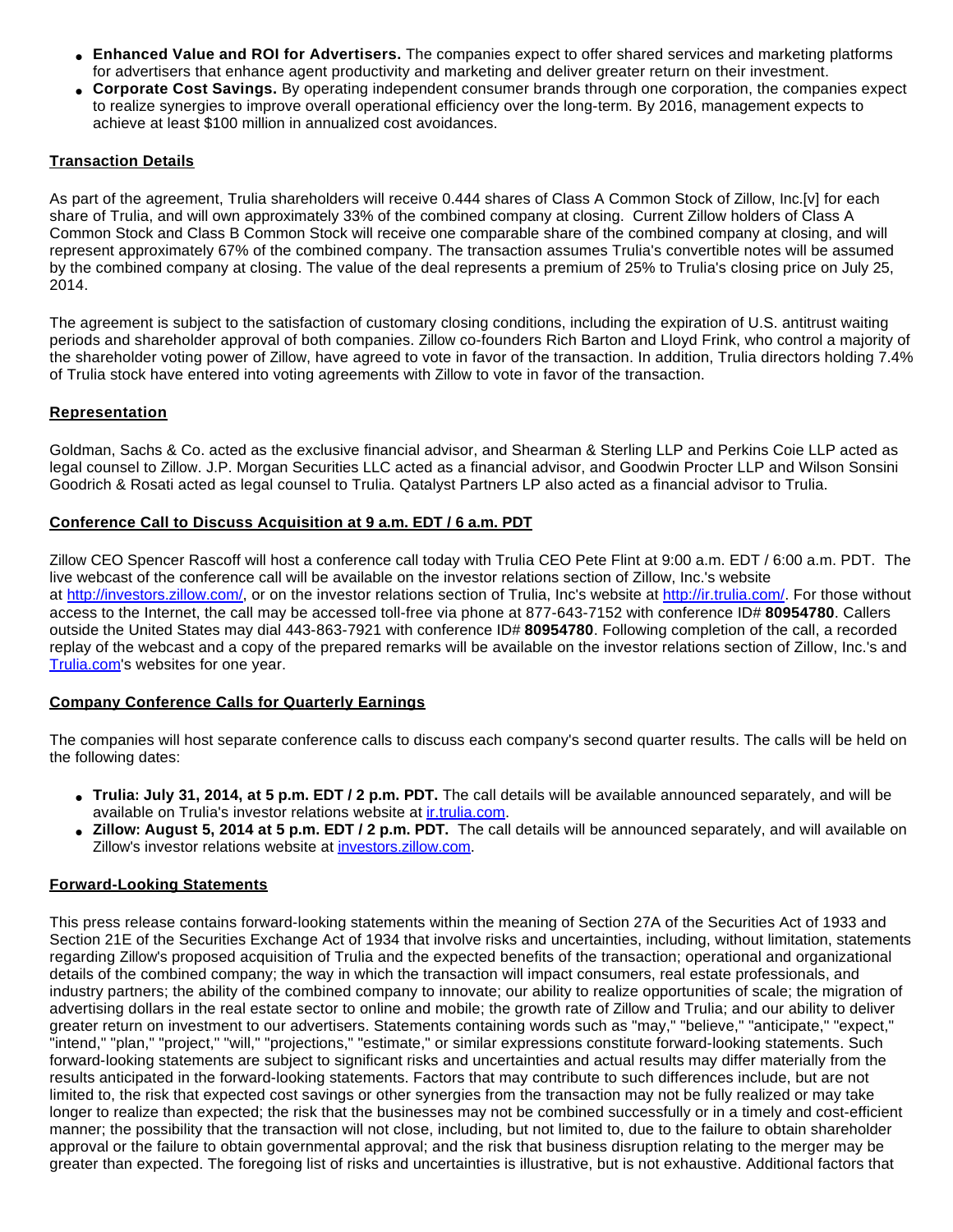could cause results to differ materially from those anticipated in forward-looking statements can be found under the caption "Risk Factors" in Zillow's Annual Report on Form 10-K for the year ended December 31, 2013, Trulia's Quarterly Report on Form 10-Q for the quarterly period ended March 31, 2014, and in Zillow's and Trulia's other filings with the Securities and Exchange Commission. Except as may be required by law, neither Zillow nor Trulia intend, nor undertake any duty, to update this information to reflect future events or circumstances.

#### **Additional Information and Where to Find It**

In connection with the proposed transaction, Zillow and Trulia will file a joint proxy statement/prospectus with the Securities and Exchange Commission, and the new holding company will file a Registration Statement on Form S-4 with the Securities and Exchange Commission. INVESTORS AND SECURITYHOLDERS ARE URGED TO READ THE REGISTRATION STATEMENT AND JOINT PROXY STATEMENT/PROSPECTUS (INCLUDING ANY AMENDMENTS OR SUPPLEMENTS THERETO) REGARDING THE PROPOSED TRANSACTION WHEN THEY BECOME AVAILABLE BECAUSE THEY WILL CONTAIN IMPORTANT INFORMATION. Investors and security holders will be able to obtain free copies of the registration statement and joint proxy statement/prospectus (when they become available) and other documents filed by Zillow and Trulia at the Securities and Exchange Commission's web site at [www.sec.gov](http://www.sec.gov/). Copies of the registration statement and joint proxy statement/prospectus (when they become available) and the filings that will be incorporated by reference therein may also be obtained, without charge, from Zillow's website, [www.zillow.com](http://www.zillow.com/), under the heading "Investors" in the "About" tab or by contacting Zillow Investor Relations at (206) 470-7137. These documents may also be obtained, without charge, from Trulia's website, [www.trulia.com,](http://www.trulia.com/) under the tab "Investor Relations" or by contacting Trulia Investor Relations at (415) 400-7238.

# **Participants in Solicitation**

The respective directors and executive officers of Zillow and Trulia and other persons may be deemed to be participants in the solicitation of proxies in respect of the proposed transaction. Information regarding Zillow's directors and executive officers is available in its proxy statement filed with the SEC by Zillow on April 17, 2014, and information regarding Trulia's directors and executive officers is available in its proxy statement filed with the SEC by Trulia on April 22, 2014. Other information regarding the participants in the proxy solicitation and a description of their direct and indirect interests, by security holdings or otherwise, will be contained in the joint proxy statement/prospectus and other relevant materials to be filed with the SEC (when they become available). These documents can be obtained free of charge from the sources indicated above.

#### **About Zillow, Inc.**

Zillow, Inc. (NASDAQ:Z) operates the leading real estate and home-related information marketplaces on mobile and the Web, with a complementary portfolio of brands and products that help people find vital information about homes, and connect with the best local professionals. Zillow's brands serve the full lifecycle of owning and living in a home: buying, selling, renting, financing, remodeling and more. In addition, Zillow offers a suite of tools and services to help local real estate, mortgage, rental and home improvement professionals manage and market their businesses. Welcoming 83 million unique users in June 2014, the Zillow, Inc. portfolio includes Zillow.com®, Zillow Mobile, Zillow Mortgage Marketplace, Zillow Rentals, Zillow Digs®, Postlets®, Diverse Solutions®, Agentfolio®, Mortech®, HotPads™, StreetEa® and Retsly™. The company is headquartered in Seattle.

[Zillow.com](http://zillow.com/), Zillow, Postlets, Mortech, Diverse Solutions, StreetEasy, Agentfolio and Digs are registered trademarks of Zillow, Inc. HotPads and Retsly are trademarks of Zillow, Inc.

#### **About Trulia, Inc.**

Trulia (NYSE: TRLA) gives home buyers, sellers, renters and real estate professionals all the tools and valuable information they need to be successful in the home search process. Through its innovative mobile and web products, Trulia provides engaged home buyers and sellers essential information about the house, the neighborhood and the process while connecting them with the right agents. For agents, Trulia, together with its MarketLeader subsidiary, provides an end-to-end technology platform that enables them to find and serve clients, create lasting relationships and build their business. Founded in 2005, Trulia is headquartered in San Francisco with offices in New York, Denver and Seattle. Trulia and the Trulia marker logo are registered trademarks of Trulia, Inc.

(ZFIN)

[i] Source: Borrell Associates Real Estate Advertising 2013 Outlook, reflecting combined advertising spent by real estate agents, home builders, and rental property managers.

[ii] Zillow measures unique users with Google Analytics.

<sup>[</sup>iii] Source: Omniture, Google Analytics, June 2014